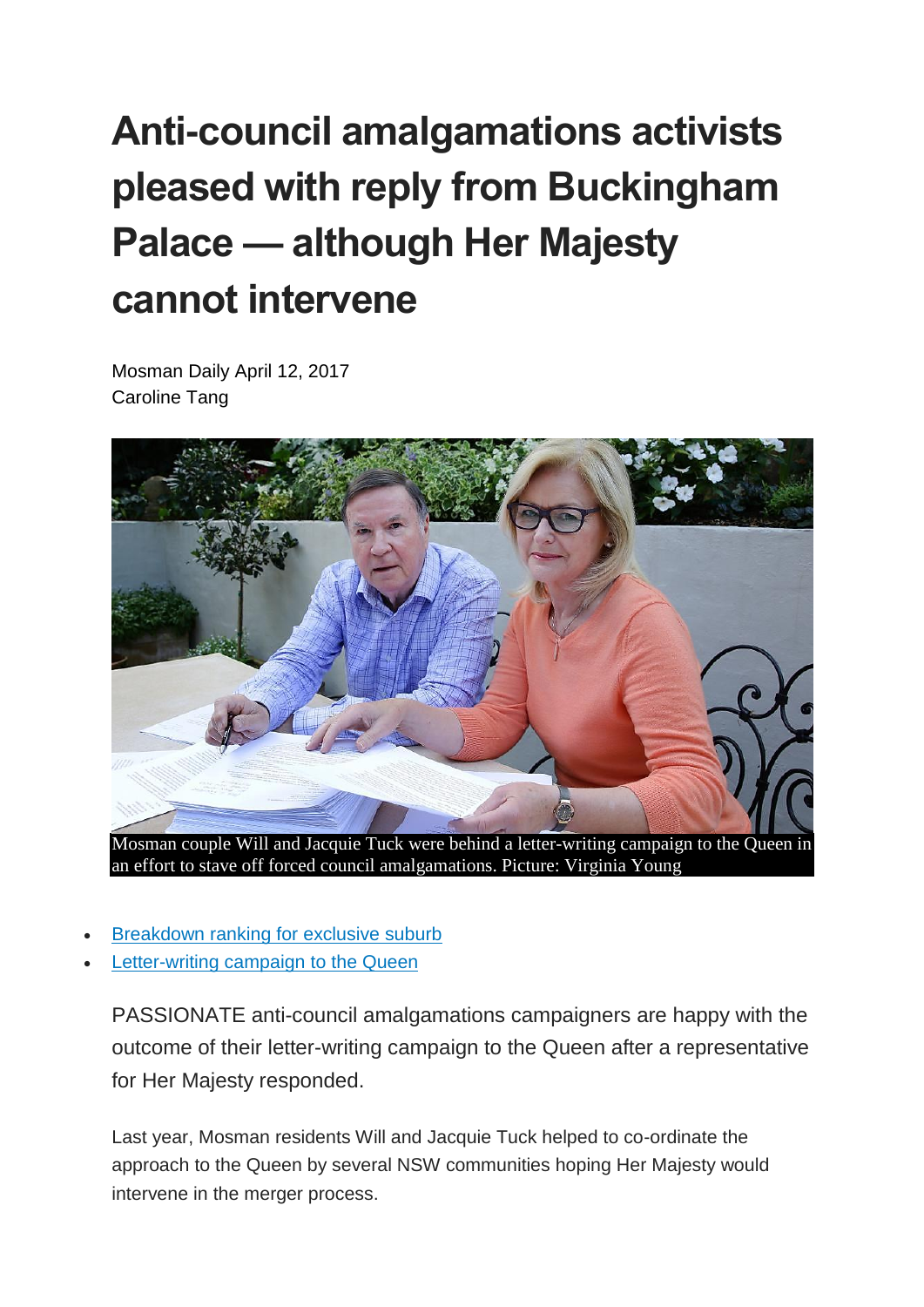They gathered almost 500 letters from residents affected by forced council mergers and posted several representative letters to the Queen.



Buckingham Palace finally responded in a letter dated March 28.

*The letter from Buckingham Palace. Picture: Adam Ward*

The letter states: "While careful note has been taken of the views you express, I must explain that this is not a matter in which The Queen would intervene. As a constitutional Sovereign, Her Majesty acts through her personal representative, the Governor-General, on the advice of her Australian ministers and, therefore, it is to them that your appeal should be directed."

Mr Tuck, a member of Save Our Councils Coalition, said the letter arrived on Friday last week.

"What we wanted from all of this was for the Queen to know what the issues were, that we are upset about, in her territory, the Queen"s territory," he said.

"All of our people will be most grateful by that, because that"s what they wanted.

"They knew she could not do anything, but they just wanted her to know.